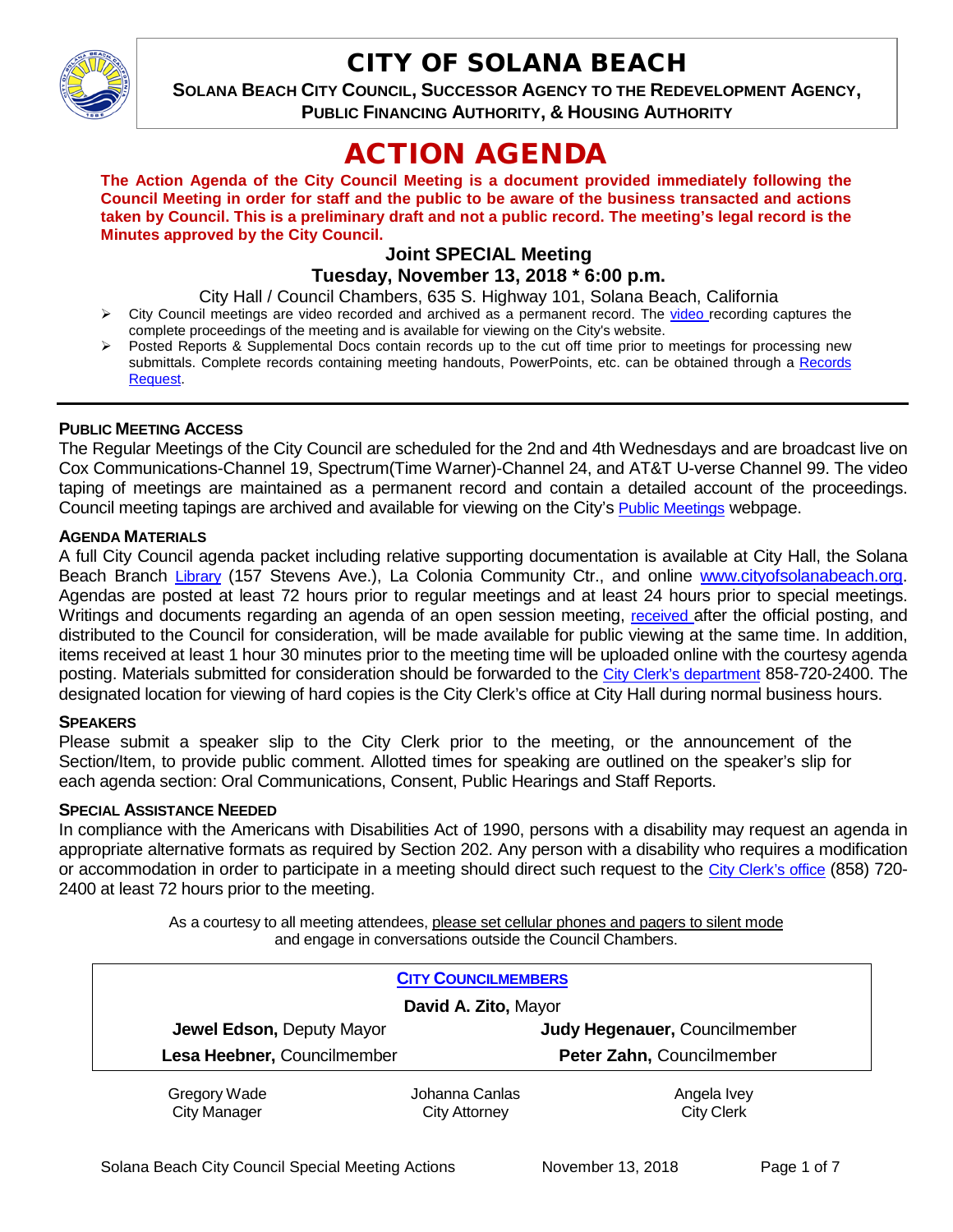## SPEAKERS:

Please submit your speaker slip to the City Clerk prior to the meeting or the announcement of the Item. Allotted times for speaking are outlined on the speaker's slip for Oral Communications, Consent, Public Hearings and Staff Reports.

#### READING OF ORDINANCES AND RESOLUTIONS:

Pursuant to [Solana Beach Municipal Code](mailto:https://www.codepublishing.com/CA/SolanaBeach/) Section 2.04.460, at the time of introduction or adoption of an ordinance or adoption of a resolution, the same shall not be read in full unless after the reading of the title, further reading is requested by a member of the Council. If any Councilmember so requests, the ordinance or resolution shall be read in full. In the absence of such a request, this section shall constitute a waiver by the council of such reading.

## **CALL TO ORDER AND ROLL CALL:**

## **CLOSED SESSION REPORT:** (when applicable)

## **FLAG SALUTE:**

## **APPROVAL OF AGENDA: COUNCIL ACTION: Approved 5/0**

**PRESENTATIONS:** Ceremonial items that do not contain in-depth discussion and no action/direction. Champions for Health

## **ORAL COMMUNICATIONS:**

This portion of the agenda provides an opportunity for members of the public to address the City Council on items relating to City business and not appearing on today's agenda by submitting a speaker slip (located on the back table) to the City Clerk. Comments relating to items on this evening's agenda are taken at the time the items are heard. Pursuant to the Brown Act, no action shall be taken by the City Council on public comment items. Council may refer items to the City Manager for placement on a future agenda. The maximum time allotted for each presentation is THREE MINUTES (SBMC 2.04.190). Please be aware of the timer light on the Council Dais.

## **COUNCIL COMMUNITY ANNOUNCEMENTS / COMMENTARY:**

*An opportunity for City Council to make brief announcements or report on their activities. These items are not agendized for official City business with no action or substantive discussion.* 

## **A. CONSENT CALENDAR:** (Action Items) (A.1. - A.4.)

Items listed on the Consent Calendar are to be acted in a single action of the City Council unless pulled for discussion. Any member of the public may address the City Council on an item of concern by submitting to the City Clerk a speaker slip (located on the back table) before the Consent Calendar is addressed. Those items removed from the Consent Calendar by a member of the Council will be trailed to the end of the agenda, while Consent Calendar items removed by the public will be discussed immediately after approval of the Consent Calendar.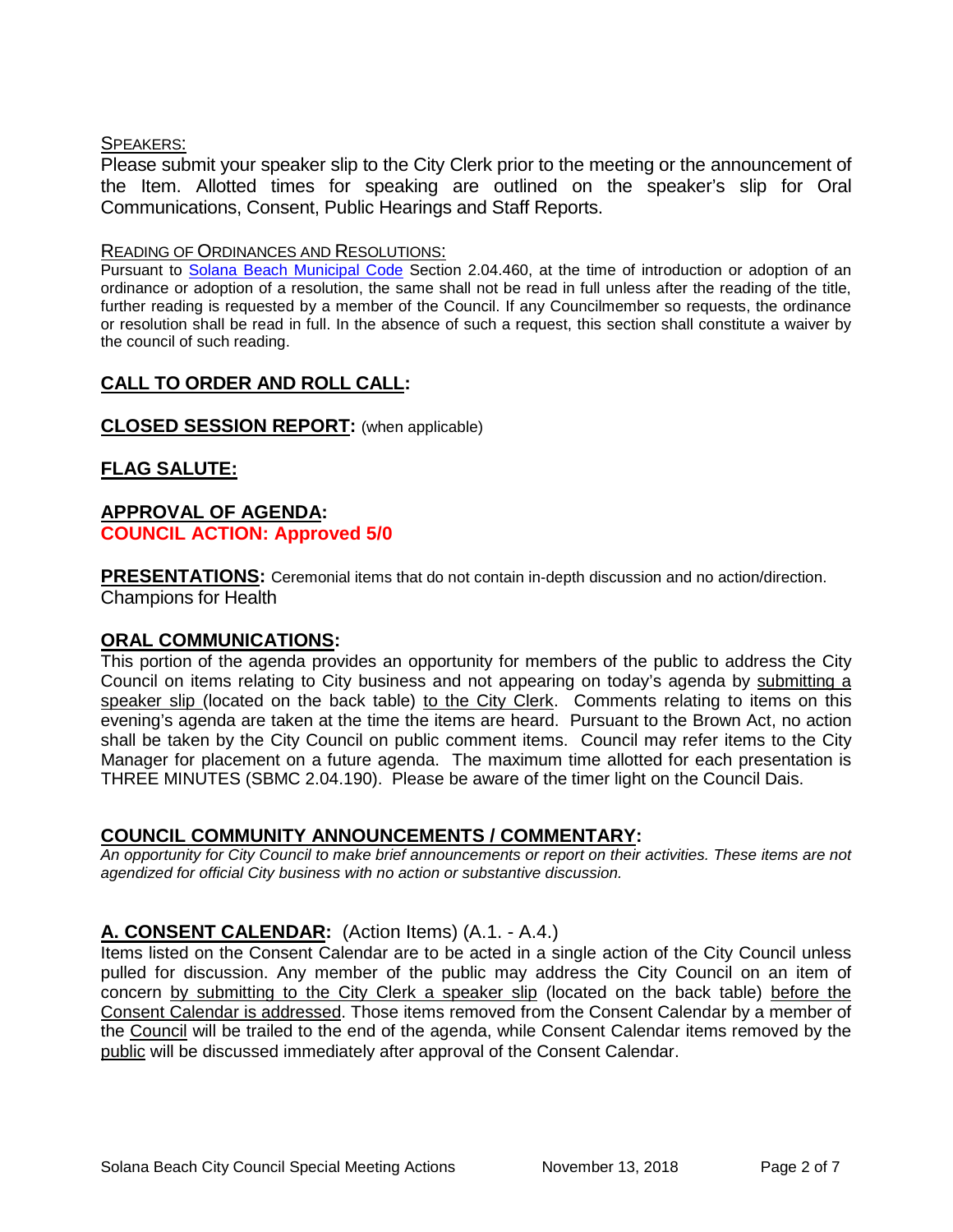## **A.1. Minutes of the City Council.**

Recommendation: That the City Council

1. Approve the Minutes of the City Council Meetings held May 9, 2018 and May 23, 2018.

#### [Item A.1. Report \(click here\)](https://solanabeach.govoffice3.com/vertical/Sites/%7B840804C2-F869-4904-9AE3-720581350CE7%7D/uploads/Item_A.1._Report_(click_here)_-_11-13-18.PDF)

*Posted Reports & Supplemental Docs contain records up to the cut off time, prior to the start of the meeting, for processing new submittals. The final official record containing handouts, PowerPoints, etc. can be obtained through a Records Request to the City Clerk's Office.* **COUNCIL ACTION: Approved 5/0**

## **A.2. Register Of Demands.** (File 0300-30)

Recommendation: That the City Council

1. Ratify the list of demands for October 6 – October 19, 2018.

[Item A.2. Report \(click here\)](https://solanabeach.govoffice3.com/vertical/Sites/%7B840804C2-F869-4904-9AE3-720581350CE7%7D/uploads/Item_A.2._Report_(click_here)_-_11-13-18.pdf) 

*Posted Reports & Supplemental Docs contain records up to the cut off time, prior to the start of the meeting, for processing new submittals. The final official record containing handouts, PowerPoints, etc. can be obtained through a Records Request to the City Clerk's Office.* **COUNCIL ACTION: Approved 5/0**

## **A.3. General Fund Adopted Budget for Fiscal Year 2018-2019 Changes.** (File 0330-30)

Recommendation: That the City Council

1. Receive the report listing changes made to the Fiscal Year 2018-2019 General Fund Adopted Budget.

#### [Item A.3. Report \(click here\)](https://solanabeach.govoffice3.com/vertical/Sites/%7B840804C2-F869-4904-9AE3-720581350CE7%7D/uploads/Item_A.3._Report_(click_here)_-_11-13-18.pdf)

*Posted Reports & Supplemental Docs contain records up to the cut off time, prior to the start of the meeting, for processing new submittals. The final official record containing handouts, PowerPoints, etc. can be obtained through a Records Request to the City Clerk's Office.* **COUNCIL ACTION: Approved 5/0**

#### **A.4. Reclassifications and Salary Schedule Updates.** (File 0510-00, 0520-10)

Recommendation: That the City Council

#### 1. Adopt **Resolution 2018-145**:

- a. Reclassifying the Senior Engineering Technician position to an Assistant Civil Engineer.
- b. Reclassifying the Temporary Fire Prevention Technician to a Fire Prevention Specialist and update the Miscellaneous Employee Salary Schedule 3.
- c. Approving the adjustment of the salary band for the current Fire Battalion Chief (56 hours) classification, adopting pay grade M-6A and salary band for the newly created 40-hour Administrative Fire Battalion Chief classification, and incorporating these changes into the Management Employees' Salary and Classification Plan - Schedule 1.
- d. Approving the updated Fire Battalion Chief job description to include the additional Administrative Fire Battalion Chief duties.

[Item A.4. Report \(click here\)](https://solanabeach.govoffice3.com/vertical/Sites/%7B840804C2-F869-4904-9AE3-720581350CE7%7D/uploads/Item_A.4._Report_(click_here)_-_11-13-18.PDF) 

*Posted Reports & Supplemental Docs contain records up to the cut off time, prior to the start of the meeting, for processing new submittals. The final official record containing handouts, PowerPoints, etc. can be obtained through a Records Request to the City Clerk's Office.* **COUNCIL ACTION: Approved 5/0**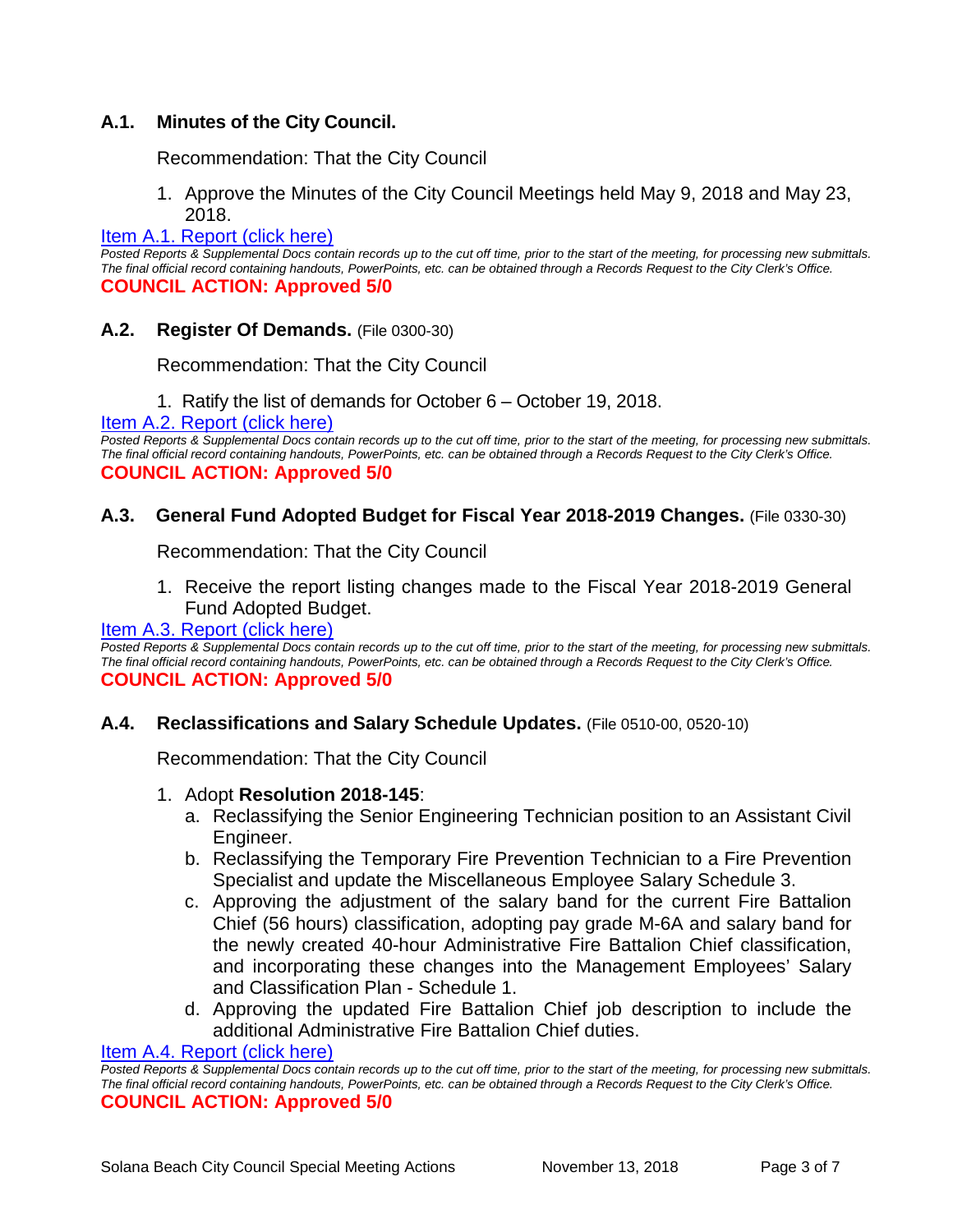## **B. PUBLIC HEARINGS:** (B.1. – B.4.)

This portion of the agenda provides citizens an opportunity to express their views on a specific issue as required by law after proper noticing by submitting a speaker slip (located on the back table) to the City Clerk. After considering all of the evidence, including written materials and oral testimony, the City Council must make a decision supported by findings and the findings must be supported by substantial evidence in the record. An applicant or designee(s) for a private development/business project, for which the public hearing is being held, is allotted a total of fifteen minutes to speak, as per SBMC 2.04.210. A portion of the fifteen minutes may be saved to respond to those who speak in opposition. All other speakers have three minutes each. Please be aware of the timer light on the Council Dais.

## **B.1. Public Hearing: Public Recreation Impact Fee Study and related Local Coastal Program (LCP) Land Use Plan (LUP) Amendment.** (File 0610-12)

Recommendation: That the City Council

- 1. Conduct the Public Hearing: Open the Public Hearing, Report Council Disclosures, Receive Public Testimony, and Close the Public Hearing.
- 2. Provide direction on the following options:
	- a. Adopt all CCC "Suggested Modifications" on the City's Fee Study and LUPA as modified by the CCC on May 11, 2017 and adopt **Resolution 2018-140.**
	- b. Reject CCC "Suggested Modifications" on the City's Fee Study and LUPA and move forward with implementing the recommendations contained in the City's Fee Study and adopt Resolution 2018-140.
	- c. Take no action on the CCC approval and let it lapse. Continue to implement the City's current \$1,000/LF interim fee deposit for public recreation fees. No Council resolution is needed to implement this option.
	- d. Provide alternative direction to the City Manager which may include modifying or combining elements of one or more of the Options listed above as desired by the City Council.

[Item B.1. Report \(click here\)](https://solanabeach.govoffice3.com/vertical/Sites/%7B840804C2-F869-4904-9AE3-720581350CE7%7D/uploads/Item_B.1._Report_(click_here)_-_11-13-18.PDF) 

[Item B.1. Supplemental Docs \(Updated 11-13 at 12:00pm\)](https://solanabeach.govoffice3.com/vertical/Sites/%7B840804C2-F869-4904-9AE3-720581350CE7%7D/uploads/B.1._Supplemental_Docs_(updated_11-13_at_12pm).pdf)

*Posted Reports & Supplemental Docs contain records up to the cut off time, prior to the start of the meeting, for processing new submittals. The final official record containing handouts, PowerPoints, etc. can be obtained through a Records Request to the City Clerk's Office.* **COUNCIL ACTION: Approved 5/0 to close the public hearing.**

**COUNCIL ACTION: Approved 4/1 (Noes: Edson) to approve option a. adopting** 

**Resolution 2018-140 with modifications.**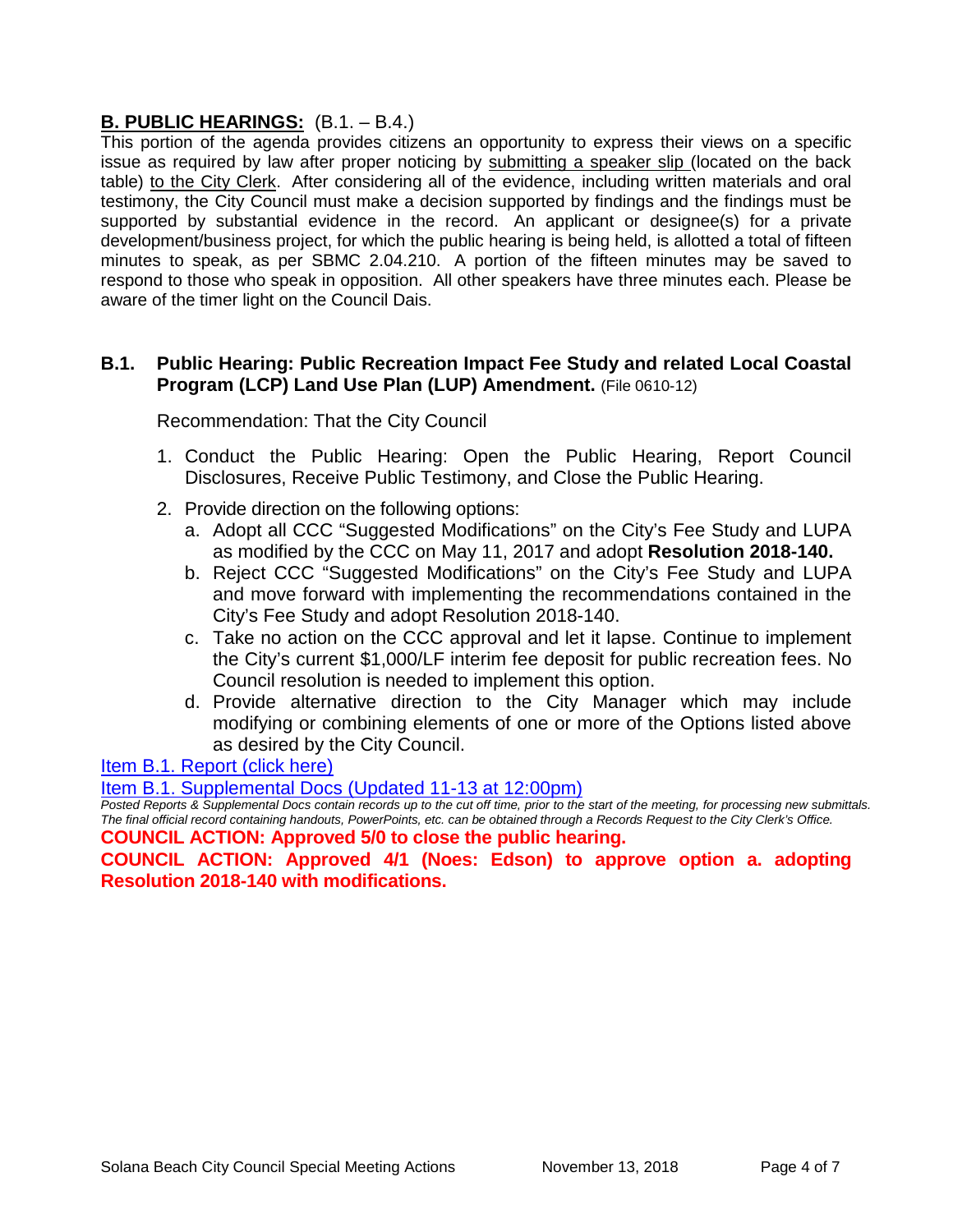## **B.2. Public Hearing: 550 Via de la Valle, Applicant: Winner's Circle Resort, Case 17-17-48.** (File 0600-40)

The proposed project meets the minimum zoning requirements under the SBMC, may be found to be consistent with the General Plan and may be found, as conditioned, to meet the discretionary findings required as discussed in this report to approve a DRP and administratively issue a SDP. Therefore, Staff recommends that the City Council:

- 1. Conduct the Public Hearing: Open the Public Hearing, Report Council Disclosures, Receive Public Testimony, and Close the Public Hearing.
- 2. Find the project exempt from the California Environmental Quality Act pursuant to Section 15301 of the State CEQA Guidelines; and
- 3. If the City Council makes the requisite findings and approves the project, adopt **Resolution 2018-141** conditionally approving a DRP and an SDP to construct a new elevator, maintenance room addition, remodel the existing clubhouse and gym, and perform associated site improvements 550 Via de la Valle, Solana Beach.

[Item B.2. Report \(click here\)](https://solanabeach.govoffice3.com/vertical/Sites/%7B840804C2-F869-4904-9AE3-720581350CE7%7D/uploads/Item_B.2._Report_(click_here)_-_11-13-18.PDF)  *Posted Reports & Supplemental Docs contain records up to the cut off time, prior to the start of the meeting, for processing new submittals. The final official record containing handouts, PowerPoints, etc. can be obtained through a Records Request to the City Clerk's Office.* **COUNCIL ACTION: Approved 5/0 to close the public hearing. COUNCIL ACTION: Approved 5/0** 

**B.3. Public Hearing: Introduce (1st Reading) Ordinance 491 adding Subsection 17.72.110(E) to the Solana Beach Municipal Code to Exempt City and City-Sponsored Projects.** (File 0600-95)

Recommendation: That the City Council

- 1. Conduct the Public Hearing: Open the Public Hearing; Report Council Disclosures; Receive Public Testimony; Close the Public Hearing.
- 2. Introduce **Ordinance 491** adding subsection 17.72.110(E) to make the expiration and extension requirements of section 17.72.110 inapplicable to City and Citysponsored projects.

[Item B.3. Report \(click here\)](https://solanabeach.govoffice3.com/vertical/Sites/%7B840804C2-F869-4904-9AE3-720581350CE7%7D/uploads/Item_B.3._Report_(click_here)_-_11-13-18.PDF) 

*Posted Reports & Supplemental Docs contain records up to the cut off time, prior to the start of the meeting, for processing new submittals. The final official record containing handouts, PowerPoints, etc. can be obtained through a Records Request to the City Clerk's Office.* **COUNCIL ACTION: Approved 5/0 to close the public hearing. COUNCIL ACTION: Approved 5/0**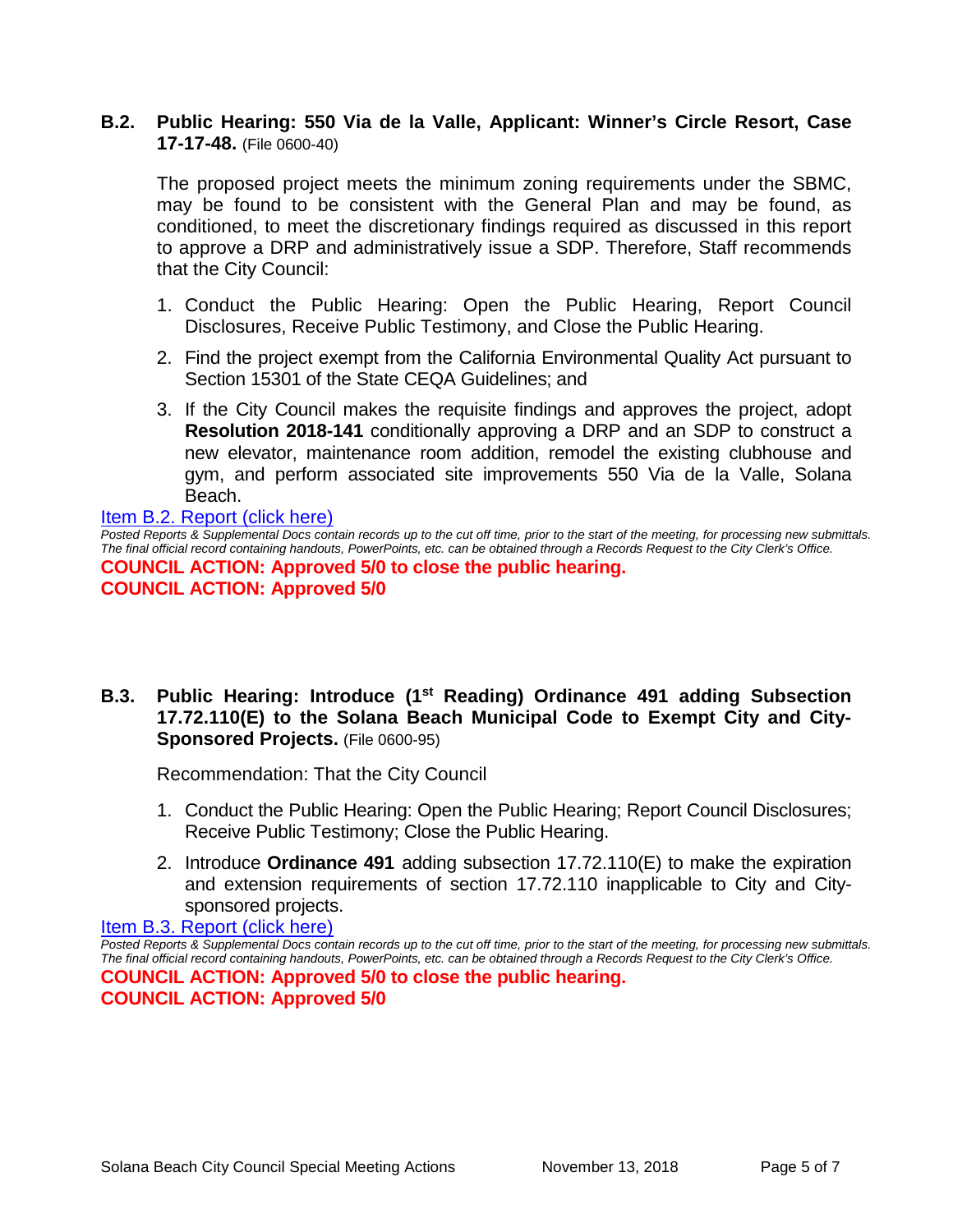## **B.4. Public Hearing: Regional Transportation Improvement Program (RTIP) Amendment.** (File 0840-30)

Recommendation: That the City Council

- 1. Conduct the Public Hearing: Open the Public Hearing; Report Council Disclosures; Receive Public Testimony; Close the Public Hearing.
- 2. Adopt **Resolution 2018-143** approving an amendment to the SANDAG 2018 Regional Transportation Improvement Program (RTIP) list of projects for Fiscal Years 2019 through 2023, to add the Glencrest Drive Street Improvement Project.

[Item B.4. Report \(click here\)](https://solanabeach.govoffice3.com/vertical/Sites/%7B840804C2-F869-4904-9AE3-720581350CE7%7D/uploads/Item_B.4._Report_(click_here)_-_11-13-18.PDF)  *Posted Reports & Supplemental Docs contain records up to the cut off time, prior to the start of the meeting, for processing new submittals. The final official record containing handouts, PowerPoints, etc. can be obtained through a Records Request to the City Clerk's Office.* **COUNCIL ACTION: Approved 5/0 to close the public hearing. COUNCIL ACTION: Approved 5/0** 

## **C. STAFF REPORTS**: (C.1.)

*Submit speaker slips to the City Clerk.*

## **C.1. Regulating Single Use and Non-Recyclable Plastics Options.** (File 0230-55)

Recommendation: That the City Council

- 1. Receive and discuss the report.
- 2. Provide further direction on possible plastic use regulations

## [Item C.1. Report \(click here\)](https://solanabeach.govoffice3.com/vertical/Sites/%7B840804C2-F869-4904-9AE3-720581350CE7%7D/uploads/Item_C.1._Report_(click_here)_-_11-13-18.PDF)

#### [Item C.1. Supplemental Docs \(Updated 11-13 at 1:30pm\)](https://solanabeach.govoffice3.com/vertical/Sites/%7B840804C2-F869-4904-9AE3-720581350CE7%7D/uploads/C.1._Supplemental_Docs_(Updated_11-13_at_130pm).pdf)

*Posted Reports & Supplemental Docs contain records up to the cut off time, prior to the start of the meeting, for processing new submittals. The final official record containing handouts, PowerPoints, etc. can be obtained through a Records Request to the City Clerk's Office.* **Discussion and direction provided to proceed.** 

## **WORK PLAN COMMENTS:**

*Adopted June 13, 2018*

## **COMPENSATION & REIMBURSEMENT DISCLOSURE:**

GC: Article 2.3. Compensation: 53232.3. (a) Reimbursable expenses shall include, but not be limited to, meals, lodging, and travel. 53232.3 (d) Members of a legislative body shall provide brief reports on meetings attended at the expense of the local agency at the next regular meeting of the legislative body.

## **COUNCIL COMMITTEE REPORTS:** [Council Committees](https://www.ci.solana-beach.ca.us/index.asp?SEC=584E1192-3850-46EA-B977-088AC3E81E0D&Type=B_BASIC)

## **REGIONAL COMMITTEES: (outside agencies, appointed by this Council)**

- a. City Selection Committee (meets twice a year) Primary-Edson, Alternate-Zito
- b. County Service Area 17: Primary-Zahn, Alternate-Hegenauer
- c. Escondido Creek Watershed Authority: Zahn /Staff (no alternate).
- d. League of Ca. Cities' San Diego County Executive Committee: Primary-Edson, Alternate-Heebner and any subcommittees.
- e. League of Ca. Cities' Local Legislative Committee: Primary-Edson, Alternate-Heebner
- f. League of Ca. Cities' Coastal Cities Issues Group (CCIG): Primary-Edson, Alternate-Heebner